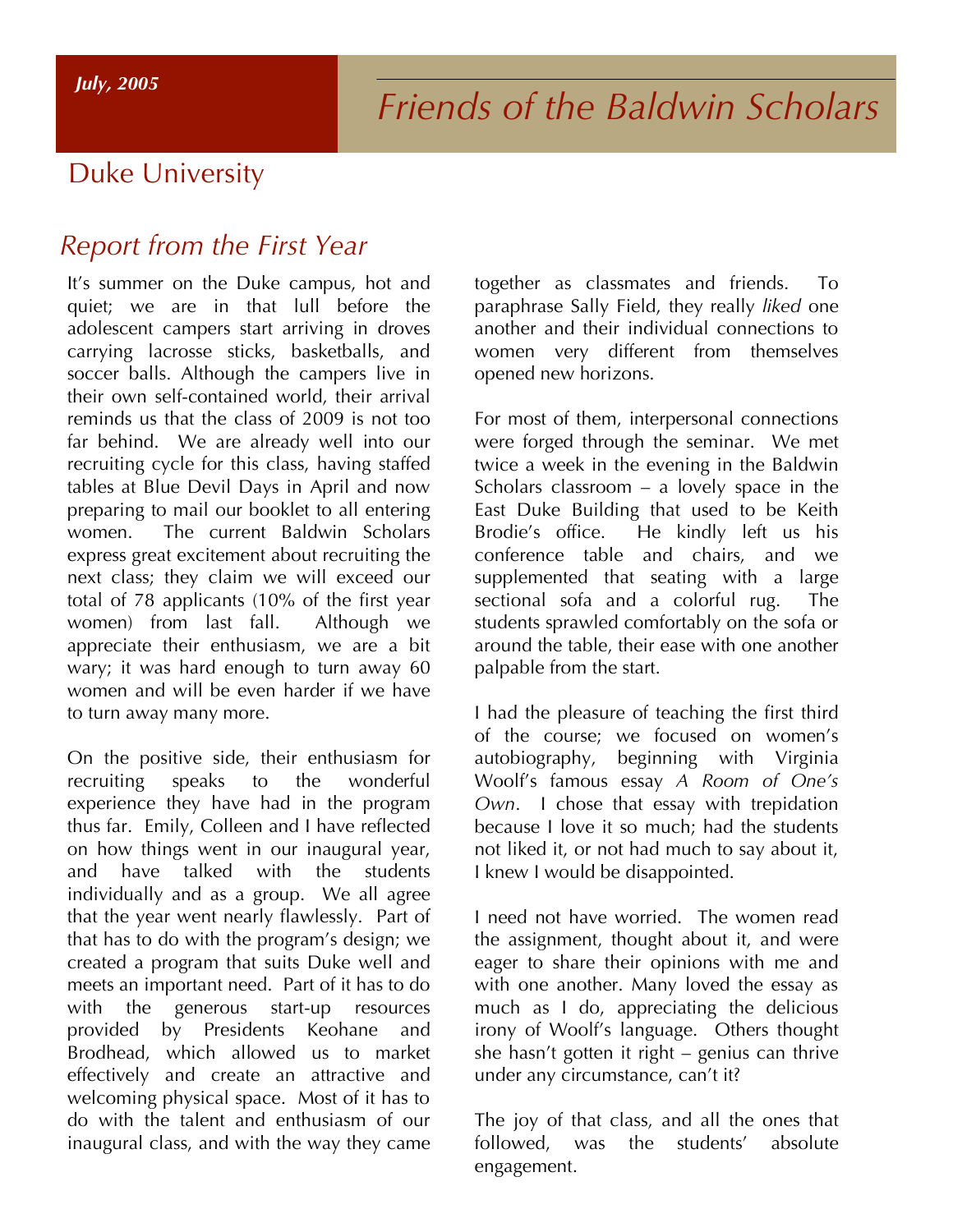Duke has wonderful students and I've certainly taught classes that I've adored. Every so often a class catches fire and you run just to keep up, but those transcendent moments don't happen more than a few times a semester.

Usually it's a lot of work to stand up there and teach; students aren't necessarily indifferent, but they may well be sleepy, under-prepared, or confused. The Baldwin Scholars were absolutely present, awake, and with me, and the two teachers who succeeded me in the seminar concurred. It was an extraordinary class.

Come this fall, we will find out what it's like to have twice as many Baldwin Scholars. We look forward to our pioneers moving over to Crowell Quad as we welcome the new class. We'll keep you posted on their progress and we hope you will come see us when you visit Duke.

Donna Lisker, Ph.D. Co-Director

#### *Meet Alison Perlberg, a Baldwin Scholar…*



Alison Perlberg Class of 2008

I came to Duke from the Westminster Schools in Atlanta. GA where I received the Vanderbilt Book Award, given to the student with the greatest ability to communicate significant or creative ideas in writing. enjoyed a number of activities at Westminster, from serving as Copy Editor of the student newspaper to acting, directing, and singing in school productions. I was also chosen to participate in the Iowa Young Writers' Studio held at the University of Iowa.

Here at Duke University, I am a member of Lady Blue (an all female a cappella group) and the Alpha Omicron Pi sorority. First semester, I completed the

Evolution and Humankind FOCUS program. I served as a Peer Educator for SHARP (Sexual Harassment and Rape Prevention) and also tutored in local Durham public schools. This summer, I am participating in the Duke-Durham Scholars Program, where I will plan and implement academic and recreational activities for children in Durham.

I am interested in English, cultural anthropology, and psychology, and am considering a career in education.

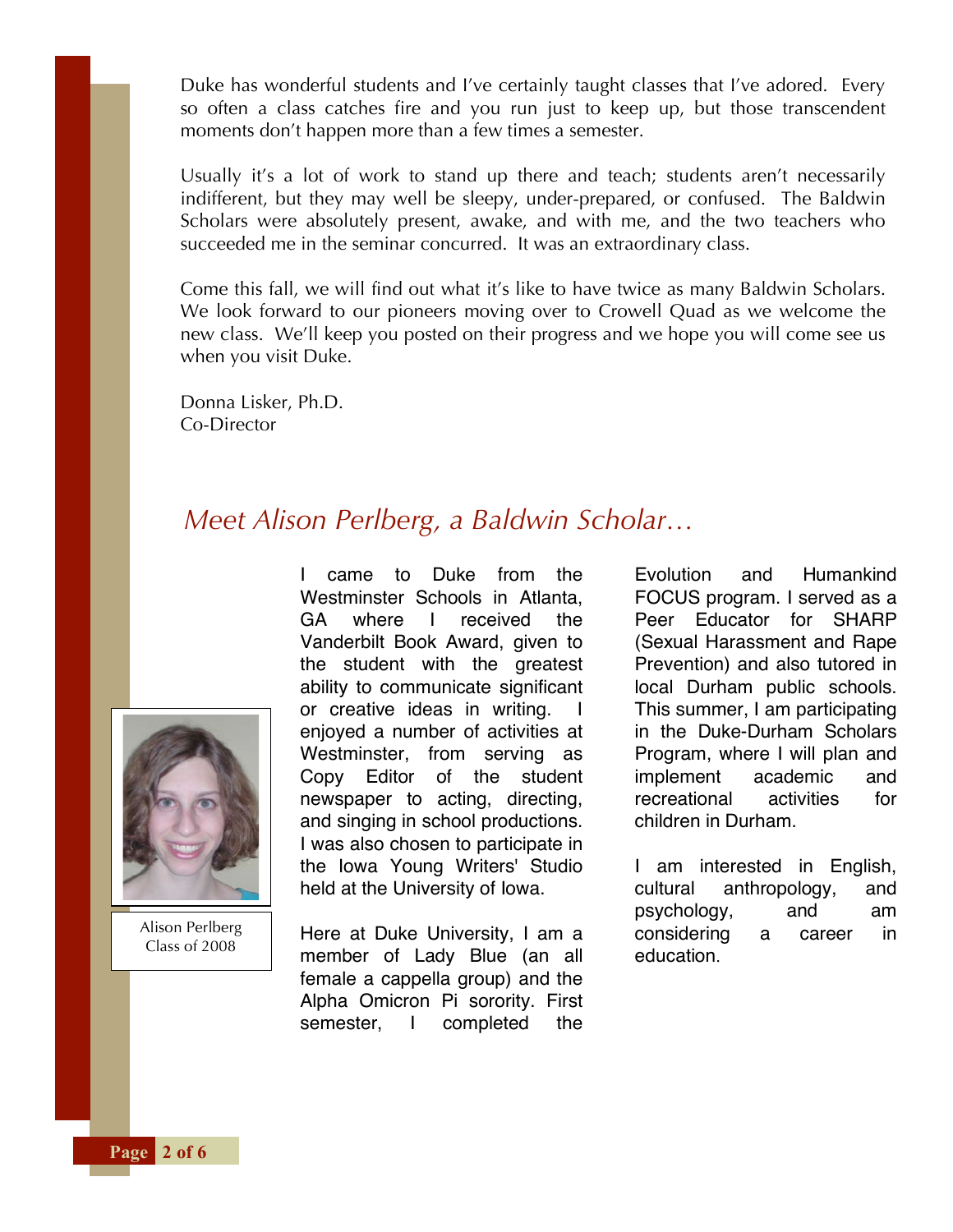## *Mentoring x 2!*

The Giles Mentors, our group of upperclass women involved with the Baldwin Scholars program, planned a special dinner for the Baldwin Scholars in April. The purpose of the dinner was for the upperclass women to introduce THEIR campus mentors to the first-year women.

Jean O'Barr, University Distinguished Service Professor and founding director of Women's Studies, gave an inspiring keynote about mentoring. Several themes wove through her stories and these themes bear repeating:

Mentoring is about building relationships of trust that last over time.

Mentoring requires the sharing of power rather than the hoarding of power.

Mentoring is a dynamic process not a one-time event.

Mentoring requires praise as well as critique on the part of each person.

Mentoring is a key part of leadership.

Mentoring requires self-esteem and a reflective stance toward the world

around us.

Mentoring is connecting through everyday, ordinary acts that bring people

into relationships and that benefit both partners.

And most importantly, mentoring rewards everyone who is involved in

imagining and creating change.



Giles Mentor Mel Baars (right) with her mentor Sue Wasiolek, Dean of Students



Baldwin Scholar Rachel McLaughlin (left) with Giles Mentor Megan O'Flynn and Betsy Alden, Kenan Institute for Ethics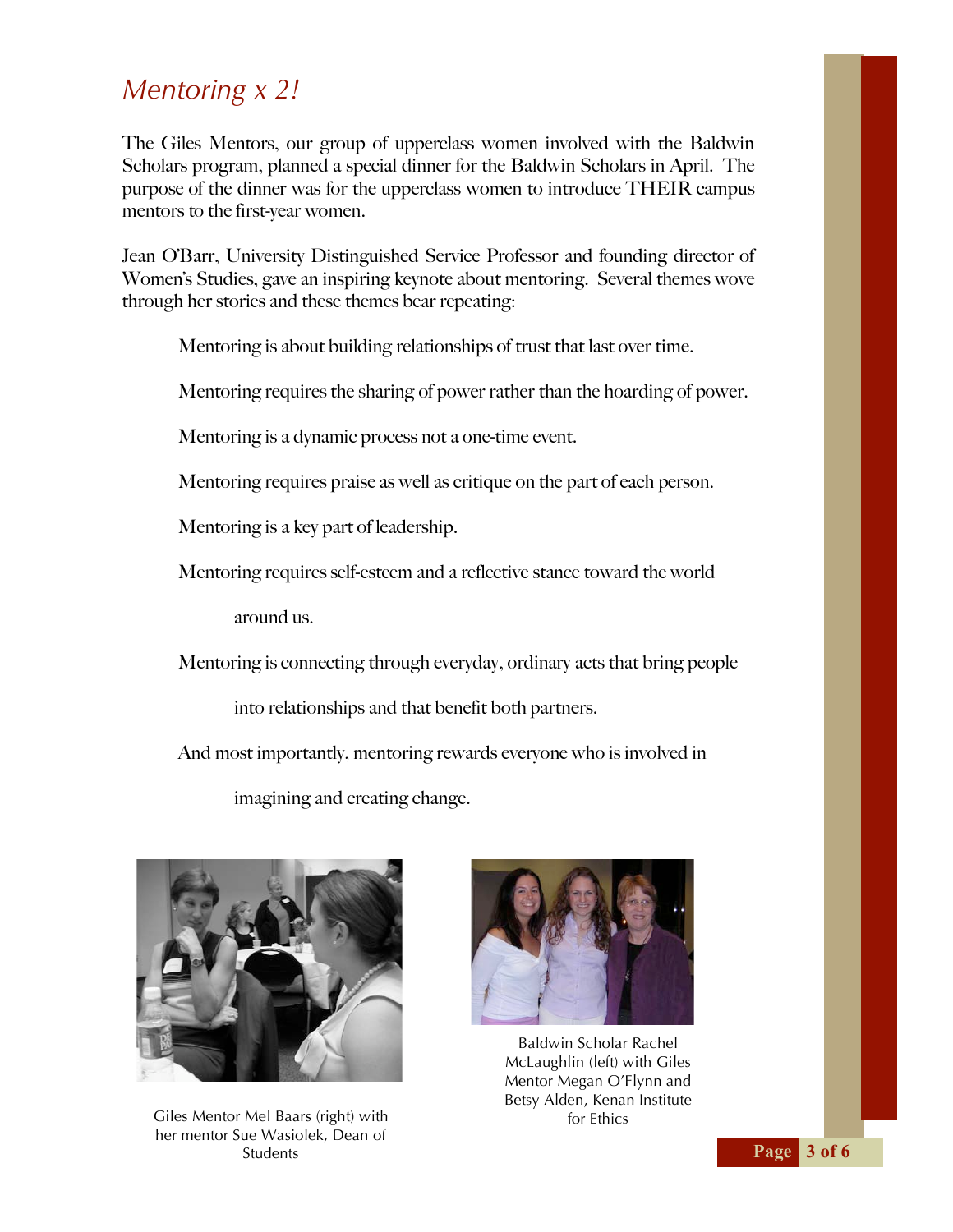#### *The Spirit Catches You and You Fall Down*

As part of the Baldwin Scholars seminar, the students were assigned The Spirit Catches You and You Fall Down by Anne Fadiman.

The book, winner of the National Book Critics Circle Award, traces the dramatic conflicts that arose between a refugee family from Laos and their American doctors over the care of their seriously ill child.

Fadiman was invited to Duke to give campus lectures at the University and at the Medical **Center** 

She explored the cross-cultural experience of reporting and writing The Spirit Catches You and You Fall Down: A Hmong Child, Her American Doctors, and the Collision of Two Cultures and discussed the challenges she faced during her eight years of immersion in Hmong culture. She also had a private reception with the Baldwin Scholars.

> Anne Fadiman's visit to Duke University was co-sponsored by the following organizations:

- Asian Students Association
	- Baldwin Scholars
- Center for the Study of Medical Ethics and Humanities
- Collegiate Athlete Pre-Medical Experience (CAPE)
- Duke University Union<br>• FOCUS
- FOCUS
- New Beginnings
- Office of the President
- Residence Life and Housing Services

## *DC Women's Forum Luncheon*



Baldwin Scholar Laura Welch (center) with parents Martin and Patricia Davidson Welch

Baldwin Scholars Laura Welch, Regan Bosch and Megan Braley were featured at a May luncheon hosted by the DC Women's Forum, a Duke alumnae group. Donna Lisker presented an overview of the Women's Initiative research and response, which was followed by a panel discussion with the students about their first-year experience and the Baldwin Scholars program.

After the formal program ended, Laura was so interested in using her networking skills that we are not sure her dad, Judge Martin Welch, made it back in time for his 3p.m. meeting!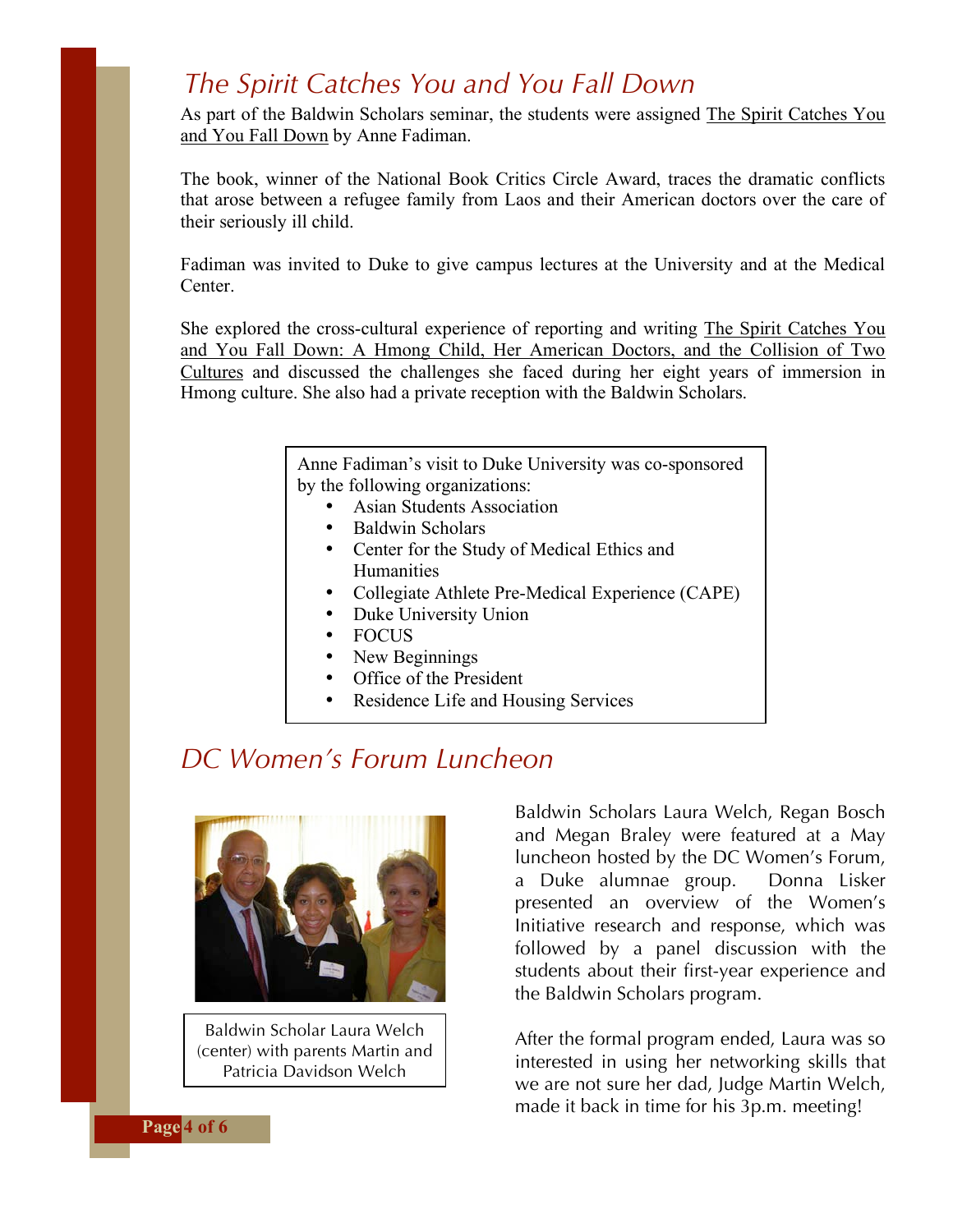## *Field trip to the Duke Marine Lab*

The Baldwin Scholars ventured to the Duke Marine Lab in Beaufort, NC, led by geology professor and Baldwin Scholars co-Director Emily Klein and Duke Marine Consortium Director Bruce Corliss. Many of the scheduled outdoor science activities had to be cancelled because of torrential rains…but the students had fun regardless!



(left to right) Baldwin Scholars Vanja Vlahovic, Andrea Dinamarco, Pallavi Kansal, Alison Perlberg, Claire Lauterbach, Sarah Gordon, and Aislinn Affinito

Baldwin Scholar Nathalie Basile with a live one!





Baldwin Scholar Anita Pai steering the research vessel *Susan Hudson.*